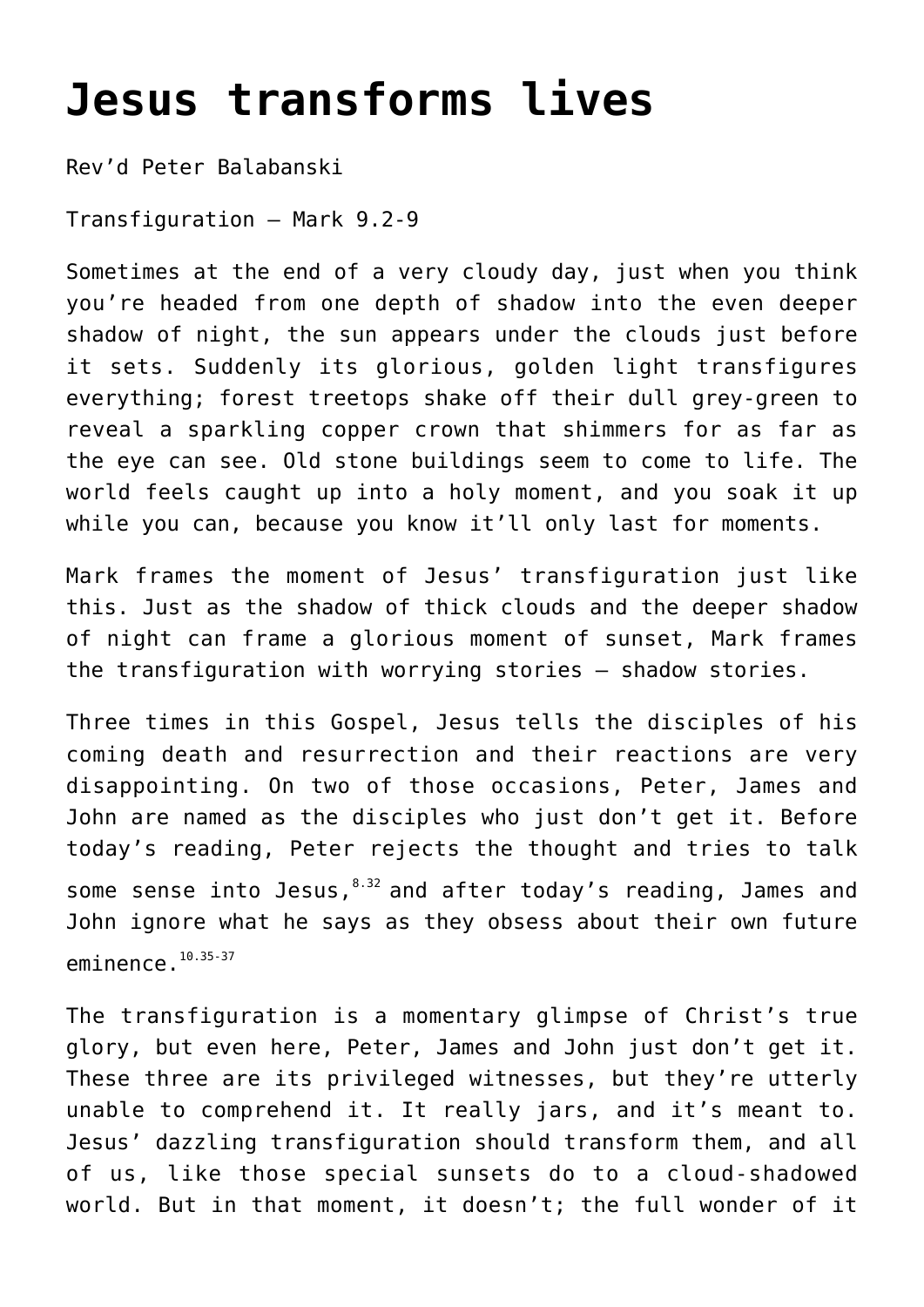is only accessible to them – and to us – in the light of Easter. So what's going on?

A while before today's story, Jesus had said, *Truly I tell you, there are some standing here who will not taste death until they see that the kingdom of God has come with power.* Now, six days later, for these three, Peter, James and John, that's just what happens. Jesus takes them up Mount Tabor, Moses and Elijah appear with him, and the disciples see that the kingdom of God *actually has come* with power. The kingdom has come in the person of Jesus.

So what do they do? Peter wants to put Jesus, Elijah and Moses in boxes. His motives are good; it's what the Jewish people had always done with sacred things; put them in a safe place so nothing can defile them.

Even though they witness the transfiguration, Peter, James and John don't have the full picture. They have no idea that the Messiah can die, far less rise again.

So Jesus tells them to keep quiet about what they've seen until after he's risen from the dead; don't tell the story until you can tell it all. You can't say who I am until you know the whole story. They wander on, wondering what it can mean; this rising from the dead business. And yet there's this memory of an incredible vision that they'd never shake off; a vision of life beyond our 'natural' one. A glimpse of something more that they don't seem ready to understand yet.

We're in a similar spot to the disciples. Every now and then, we can also have a profound encounter with Jesus; feel as if we get who he *really* is. But like his first disciples we're on the learning journey with him too. Where his words about rising from the dead were a mystery for them, for us, I wonder if it's the mystery that he said he's coming again, and that *we* will be raised from the dead with him.

What does the transfiguration *say* to us? Jesus'